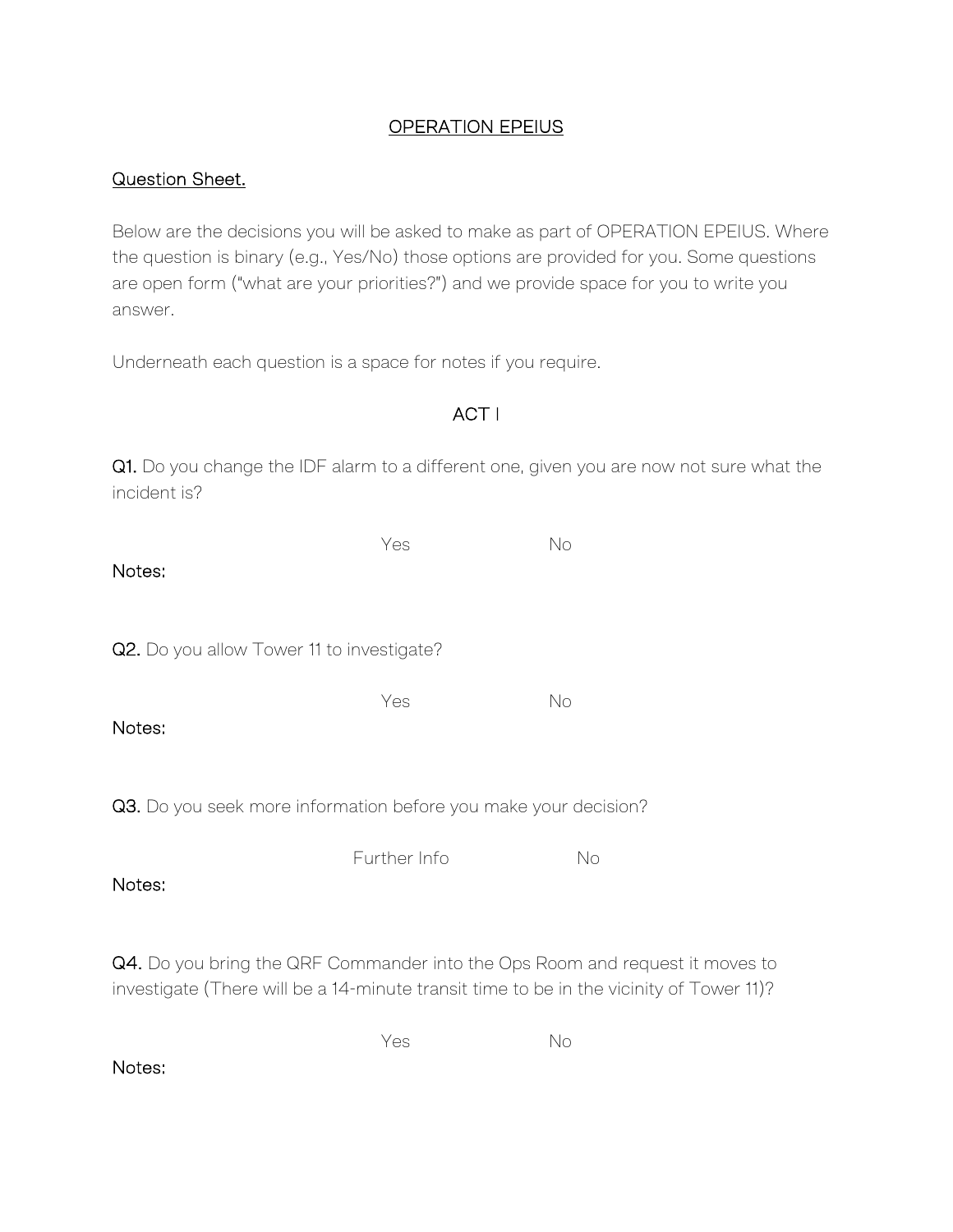## ACT II

| Q5. How do you respond to Tower 11?                                                                                |     |    |  |  |  |
|--------------------------------------------------------------------------------------------------------------------|-----|----|--|--|--|
| My response would be                                                                                               |     |    |  |  |  |
|                                                                                                                    |     |    |  |  |  |
|                                                                                                                    |     |    |  |  |  |
| Q6. Do you review the alarm and orders to all personnel on the MOB.                                                |     |    |  |  |  |
|                                                                                                                    | Yes | No |  |  |  |
| Notes:                                                                                                             |     |    |  |  |  |
| <b>ACT III</b>                                                                                                     |     |    |  |  |  |
| Q7: Do you ask the QRF to hold given they are outnumbered?                                                         |     |    |  |  |  |
|                                                                                                                    | Yes | No |  |  |  |
| Notes:                                                                                                             |     |    |  |  |  |
| Q8. Do you ask the QRF to return to HQ and you will coordinate extra personnel to support<br>and extra ammunition? |     |    |  |  |  |
|                                                                                                                    | Yes | No |  |  |  |
| Notes:                                                                                                             |     |    |  |  |  |
| Q9. Do tell the QRF to carry on and you will coordinate extra support?                                             |     |    |  |  |  |
|                                                                                                                    | Yes | No |  |  |  |
| Notes:                                                                                                             |     |    |  |  |  |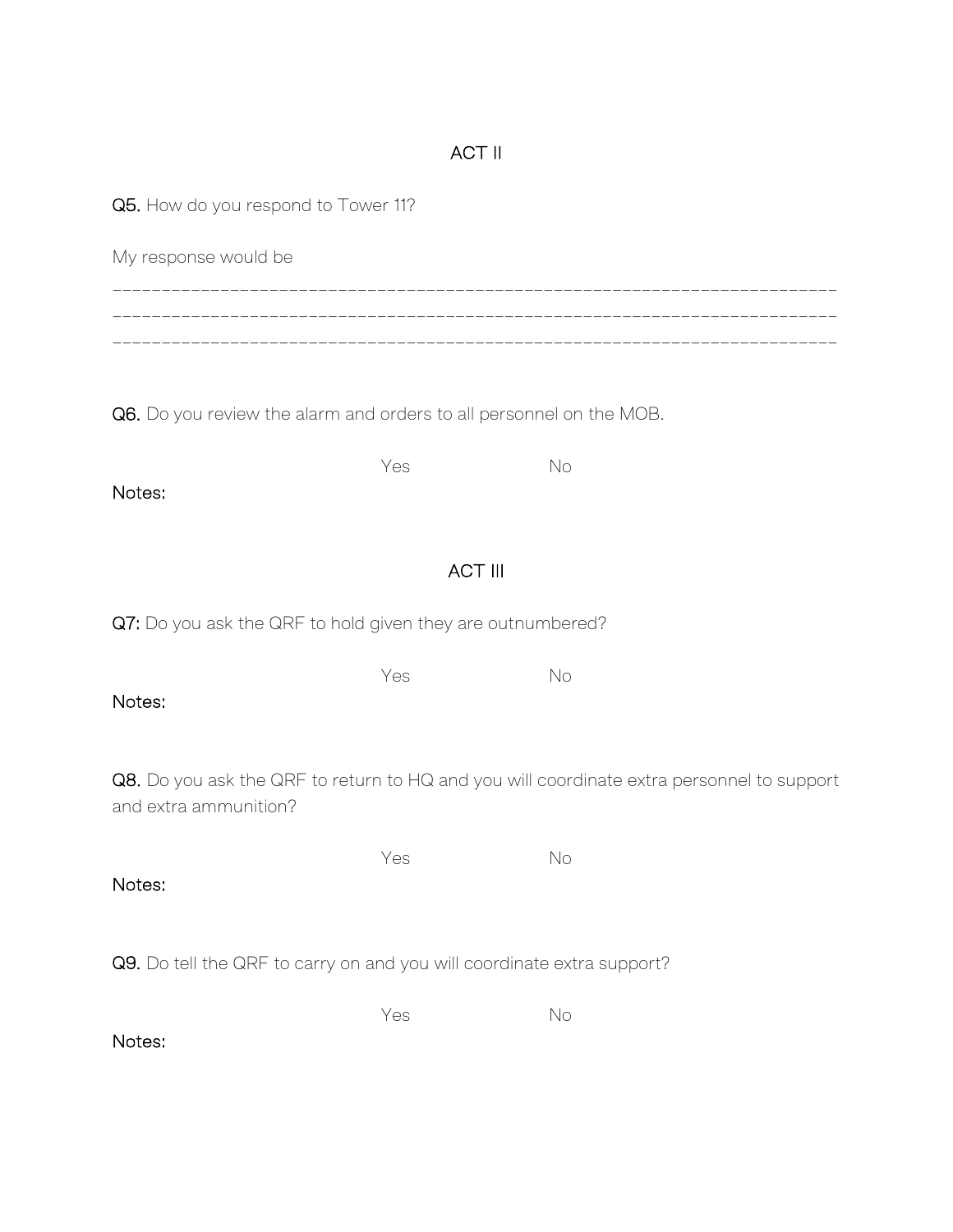| Q10. Do you update the rest of the MOB on the evolving situation? |
|-------------------------------------------------------------------|
|-------------------------------------------------------------------|

| Notes:                                                                                                             | Yes           | No |  |  |  |
|--------------------------------------------------------------------------------------------------------------------|---------------|----|--|--|--|
| Q11. Do you order Tower 11 not to fire given the QRF could be close by? Y/N                                        |               |    |  |  |  |
| Notes:                                                                                                             | Yes           | No |  |  |  |
|                                                                                                                    | <b>ACT IV</b> |    |  |  |  |
| Q12. How do you extract the injured? - QRF and Towers.                                                             |               |    |  |  |  |
| I would extract them by                                                                                            |               |    |  |  |  |
|                                                                                                                    |               |    |  |  |  |
| Q13. Do you wait for a full casualty report?                                                                       |               |    |  |  |  |
| Notes:                                                                                                             | Yes           | No |  |  |  |
| Q13. Do you wait for a full casualty report?                                                                       |               |    |  |  |  |
| Notes:                                                                                                             | Yes           | No |  |  |  |
| Q14. Do you send extra personnel to support the towers and QRF? (The infantry unit<br>returning from a STTT task?) |               |    |  |  |  |
|                                                                                                                    | Yes           | No |  |  |  |

Notes: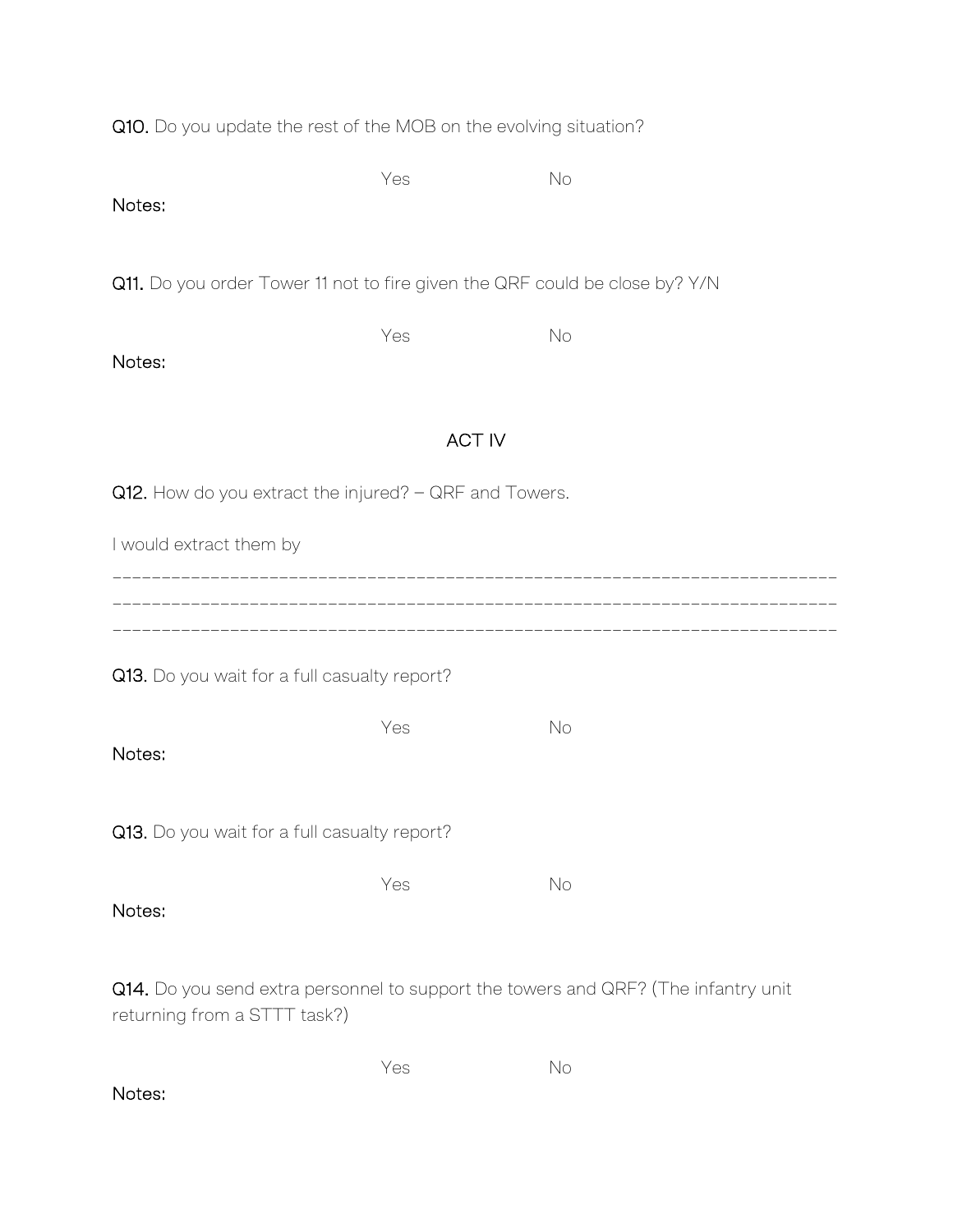Q15. Do you use the one armored ambulance?

| Notes:                                                                                                         | Yes | No |  |  |  |
|----------------------------------------------------------------------------------------------------------------|-----|----|--|--|--|
| Q16. Do you take the risk and use the un-armored ambulances?                                                   |     |    |  |  |  |
| Notes:                                                                                                         | Yes | No |  |  |  |
| Q17. Do you attempt to get the rotary assets airborne to support or airborne to avoid them<br>being destroyed? |     |    |  |  |  |
| Notes:                                                                                                         | Yes | No |  |  |  |
| <b>ACT V</b>                                                                                                   |     |    |  |  |  |
| Q18. How do you send people to attempt to find the missing 13 personnel?                                       |     |    |  |  |  |
| I would                                                                                                        |     |    |  |  |  |
|                                                                                                                |     |    |  |  |  |
| Q19. Do you ask the US Police Force to assist?                                                                 |     |    |  |  |  |
| Notes:                                                                                                         | Yes | No |  |  |  |
| Q20. Do you ask the Police to move or stay where they are? M/S                                                 |     |    |  |  |  |

Move Stay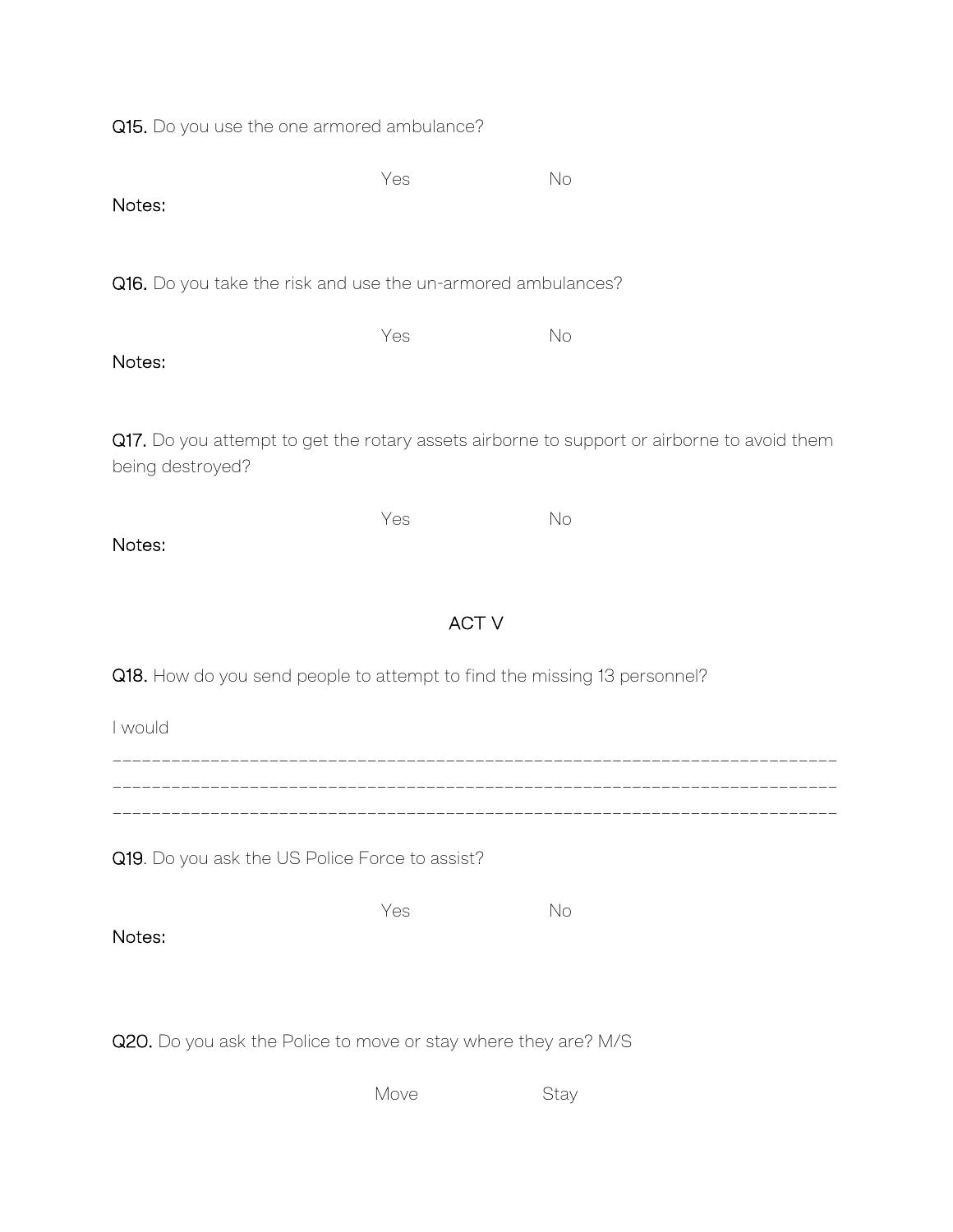## Notes:

Q21. Do you dispatch the MOB fire services to deal with fires? – Still in contact with the enemy

Yes No Notes:

Q22. Do you wait and hope the 13 are safe and are sheltered somewhere?

Yes No

Notes:

Q23. What resources and time do you give to the missing 13 people and fire, given you are still dealing with a major contact with the enemy?

The resources I would give are \_\_\_\_\_\_\_\_\_\_\_\_\_\_\_\_\_\_\_\_\_\_\_\_\_\_\_\_\_\_\_\_\_\_\_\_\_\_\_\_\_\_\_\_\_\_\_\_\_\_\_\_\_\_\_\_\_\_\_\_\_\_\_\_\_\_\_\_\_\_\_\_\_\_ \_\_\_\_\_\_\_\_\_\_\_\_\_\_\_\_\_\_\_\_\_\_\_\_\_\_\_\_\_\_\_\_\_\_\_\_\_\_\_\_\_\_\_\_\_\_\_\_\_\_\_\_\_\_\_\_\_\_\_\_\_\_\_\_\_\_\_\_\_\_\_\_\_\_ \_\_\_\_\_\_\_\_\_\_\_\_\_\_\_\_\_\_\_\_\_\_\_\_\_\_\_\_\_\_\_\_\_\_\_\_\_\_\_\_\_\_\_\_\_\_\_\_\_\_\_\_\_\_\_\_\_\_\_\_\_\_\_\_\_\_\_\_\_\_\_\_\_\_

ENDEX